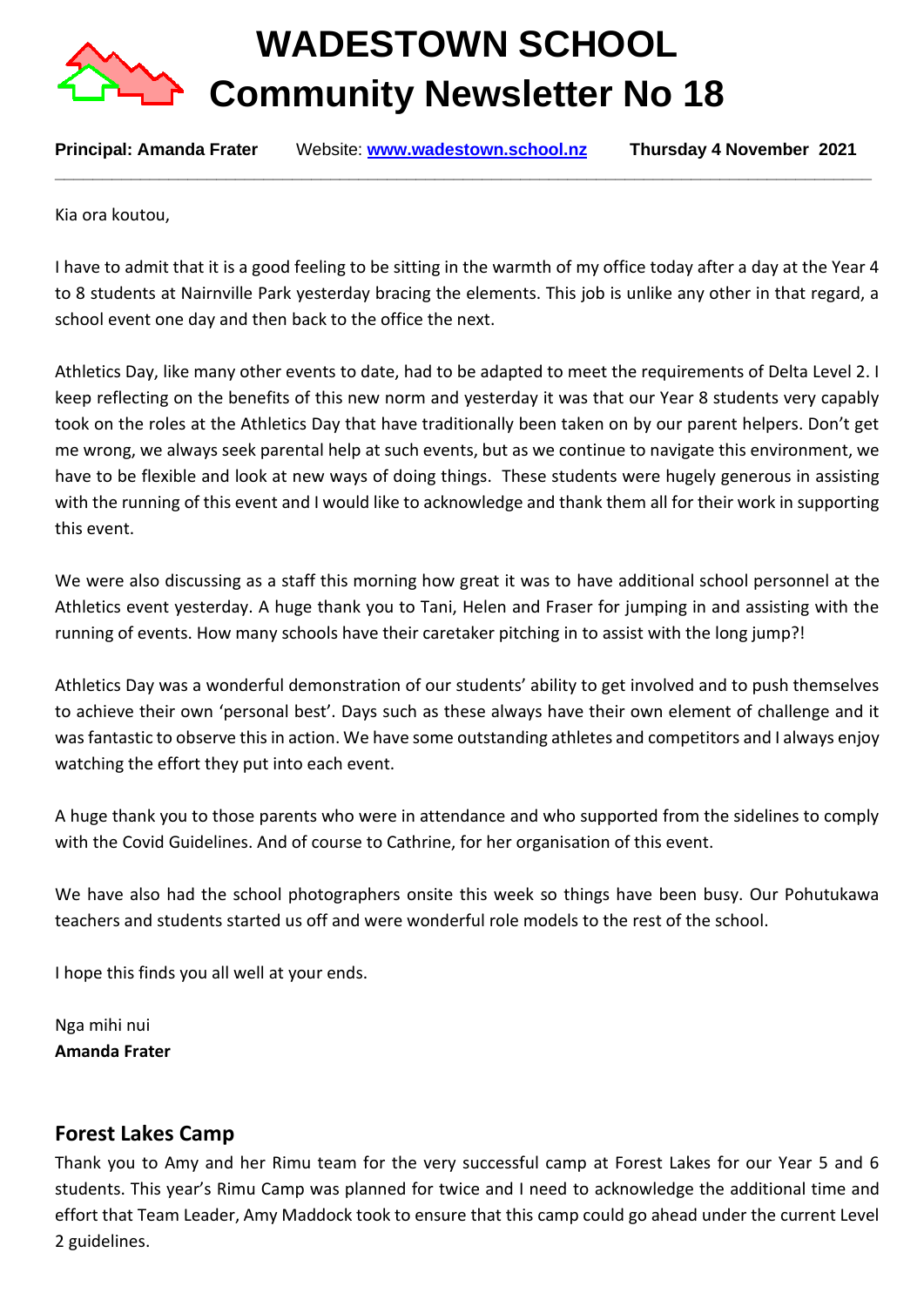I had a day up there and was hugely impressed by the students' attitudes and their willingness to give new challenges and experiences a decent go.

I would also like to extend my thanks to Robyn and Cathrine for their attendance at camp and to all the wonderful parent helpers who gave up their time to attend. I know that there was a mixture of seasoned camp parent helpers as well as some parents who attended a Wadestown School Camp for the very first time. I trust that you have all now recovered from your time at camp.

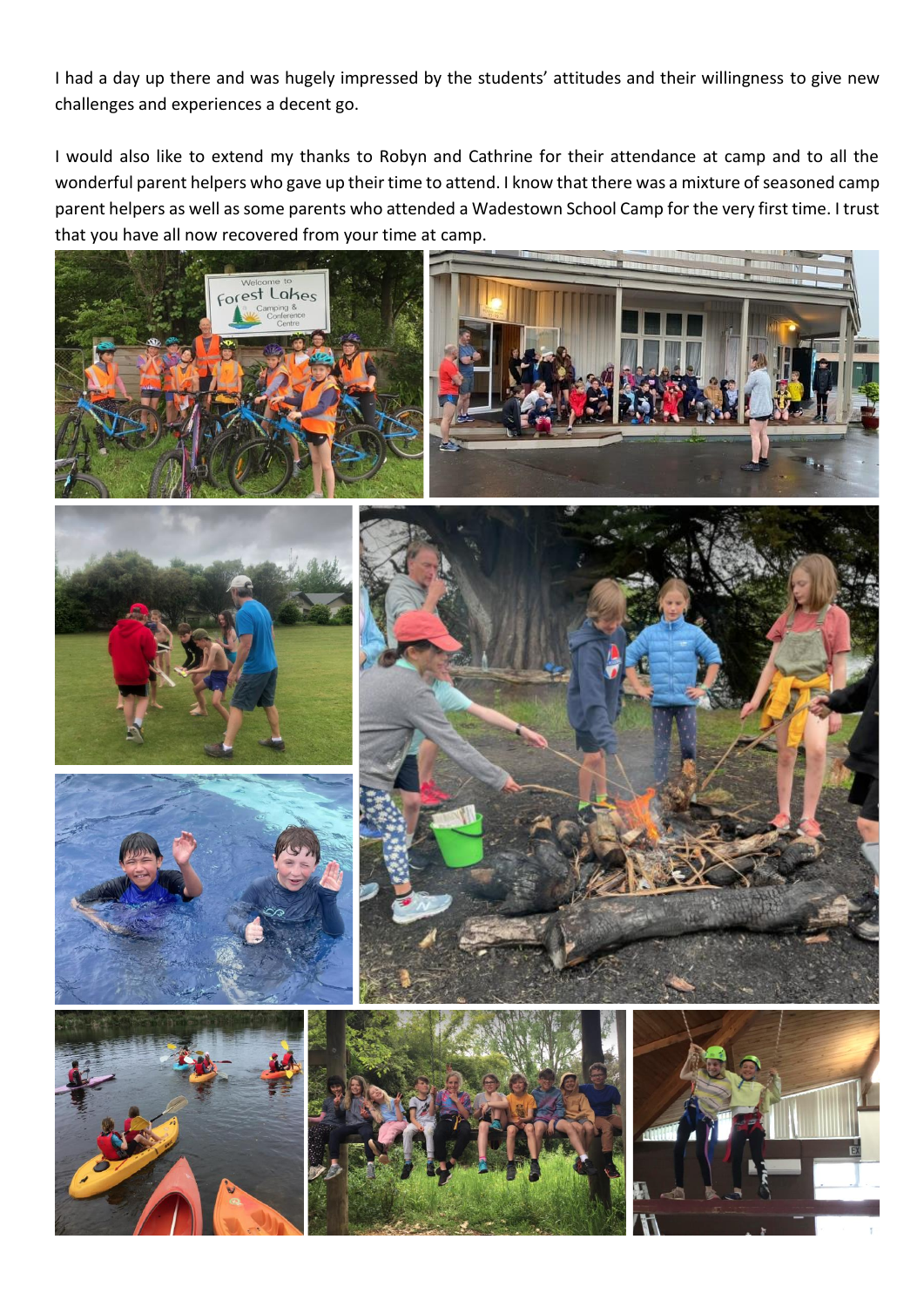# **Communications Review**

We continue to look at the way we communicate with the community. This is a big piece of work and one that will take some further planning and thought.

Currently, we are looking at small changes, one at a time. This is not always straightforward in nature and so we ask for your patience as we continue to seek improvements through the trialling of new approaches.

Included below are two such changes:

#### **Emergency Notifications:**

We have removed Twitter as an emergency notification channel for two reasons; one is due to security reasons and due to the difficulty parents are experiencing when they attempt to log on.

These will now come through etap - email and text messages.

This is also a timely reminder to double check that the school has the most up-to-date information on hand be it your correct email address, phone number or emergency contacts.

#### **New Newsletter Format:**

Like the Board have with their newsletter, we have moved to a format that we believe is more 'user friendly' for reading on cell phones.

We are aware that for a small number of parents with hotmail and yahoo email addresses, our school emails might not be supported by these older platforms. We have resolved this issue for some parents and would like to assist others in doing the same.

A reminder too, that the newsletter will go to your nominated email address and that is the email address in which you need to open the attachment.

As we continue to iron out a few issues, please let Lynda know if you are experiencing issues. [lynda@wadestown.school.nz](mailto:lynda@wadestown.school.nz)

# **Vaccination - Parent Helpers**

You will likely be aware that as of 15 November the requirements for schools will change. This will have an impact on parents who wish to volunteer as parent helpers at school events. I have included the most up to date information from the Ministry of Education in regards to this.

Please make yourself familiar with this information and know that from 15 November onwards, parents and all other people who are onsite at school, will be required to have had their first vaccination and we will be asking you to provide evidence of this fact. Please do not be offended by this.

As at **11.59pm on Monday 25 October** the COVID-19 Public Health Response Order for Mandatory Vaccinations for Education came into effect.

#### [Find the COVID-19 Public Health Response \(Vaccinations\) Amendment Order \(No 3\) 2021 here.](https://govt.us3.list-manage.com/track/click?u=2f59fcd18a691d315b5a045cb&id=fc5ca60513&e=abf6c0cbec)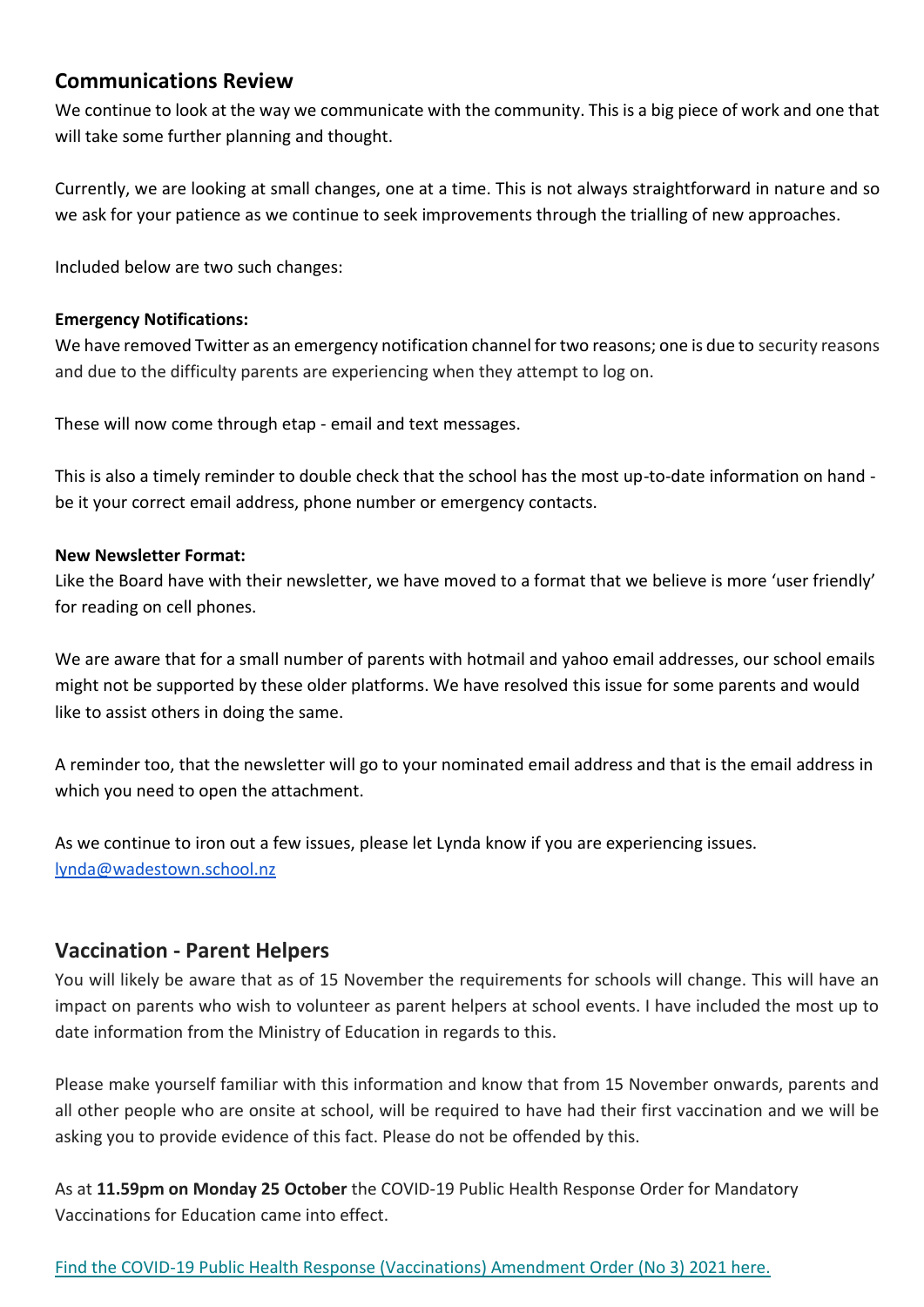#### **What the requirements are and who they apply to**

Everyone who works for a school or kura who may have contact with children or students or will be present at a time when children and students are also present must have had **a first dose of the COVID-19 vaccine by 15 November and be fully vaccinated by 1 January 2022**.

From 1 January 2022, schools and kura must only allow those that are fully vaccinated to provide onsite services.

This includes:

- principals
- teachers
- relief teachers and casual staff
- administration staff
- caretakers and cleaners
- contractors and other tradespeople
- service managers
- caregivers and other staff.

It also includes unpaid workers, such as volunteers and any members of the community who are regularly on site during a time when children and students may be present. Throughout this guidance we have used the term staff member to refer to paid staff members, unpaid workers, volunteers, contractors and other workers at your school or kura.

The vaccination requirements apply wherever in person schooling occurs, such as on the school or early learning service site, but also at school camps, swimming pools, museums, or where other education outside the classroom (EOTC) programmes take place. This means that both school staff and volunteers who are involved in EOTC should have had a first vaccination by 15 November and be fully vaccinated by 1 January 2022.

The vaccination requirements **do not apply** to those who are performing services remotely, or who are onsite only when children and students are not present (such as a contractor who is performing maintenance during the weekend or over a term break). The requirements also do not apply to people who are visiting your school or kura, such as for a learning conference or a parent, whānau and community evening.

# **Reo-a-thon**

A huge thanks to our community for their support of this event. We are continuing to tally up the final total and will publish this shortly. We have the capability to take in final donations over the upcoming days. Please either post your labelled envelope in the letterbox in the office foyer or transfer it via internet banking.

We are also looking forward to announcing the winning house and presenting for the very first time, our newly donated patu.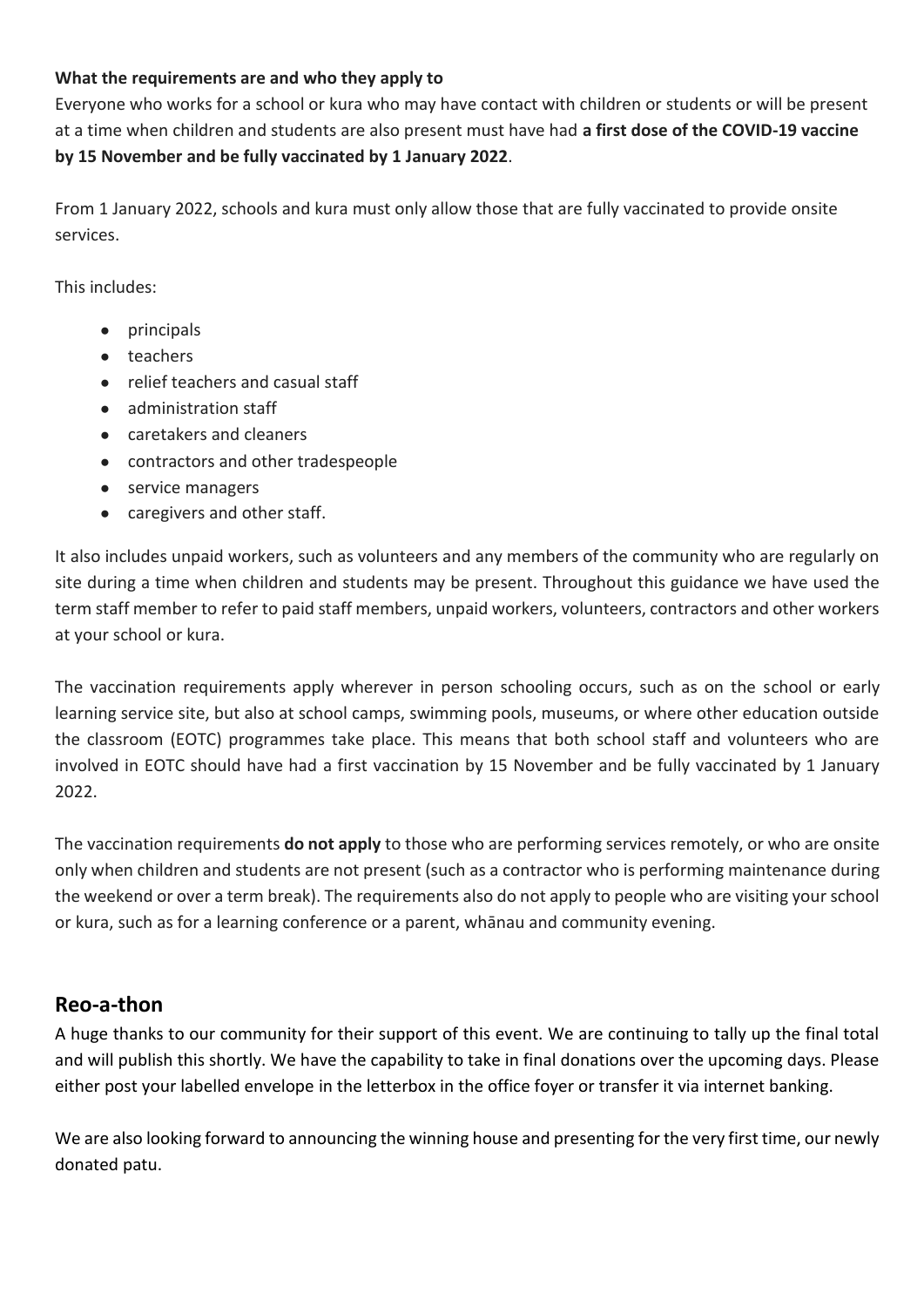# **Transitioning Students for 2022**

Planning is well underway to provide additional transitioning support for all our students ahead of 2022. We are introducing a "Meet your Class for 2022" towards the end of the term and this will provide students with an opportunity to meet their class before the end of the 2021 term.

More information will be provided closer to the time, but from personal experience, I believe that this will assist our students to more easily transition as they move through the school.

Ngā mihi nui,

**Amanda Frater** Principal Wadestown School [amandaf@wadestown.school.nz](mailto:amandaf@wadestown.school.nz)

# **SPCA DONATIONS**

As you know Wadestown School is making a big push for environmental conservation!



What better place to start than with our local SPCA?

Wadestown School is asking if you could please donate any unopened cans of pet food, and get your child to bring them into the office at school. The box for donations will be located in the foyer at the top of the office stairs.

This kind donation will be presented to the SPCA and will benefit so many starving animals in need.

Every donation helps!

#### **Zoe Winfield** Room 13

# **2021 Term Dates**

*Please note some of these dates in Term could easily change so they are not set in concrete*

| Monday, 8 November         | Yr 0, 1 & 2 Trip to ASB Sports Centre                            |
|----------------------------|------------------------------------------------------------------|
| <b>Tuesday, 9 November</b> | PTA Meeting 7.00 pm Weld Street                                  |
| Friday, 12 November        | Yr 5 & 6 Orange Day Virtual Celebration at School - Shared Lunch |
| Saturday, 13 November      | <b>School Working Bee at Weld Street - POSTPONED</b>             |